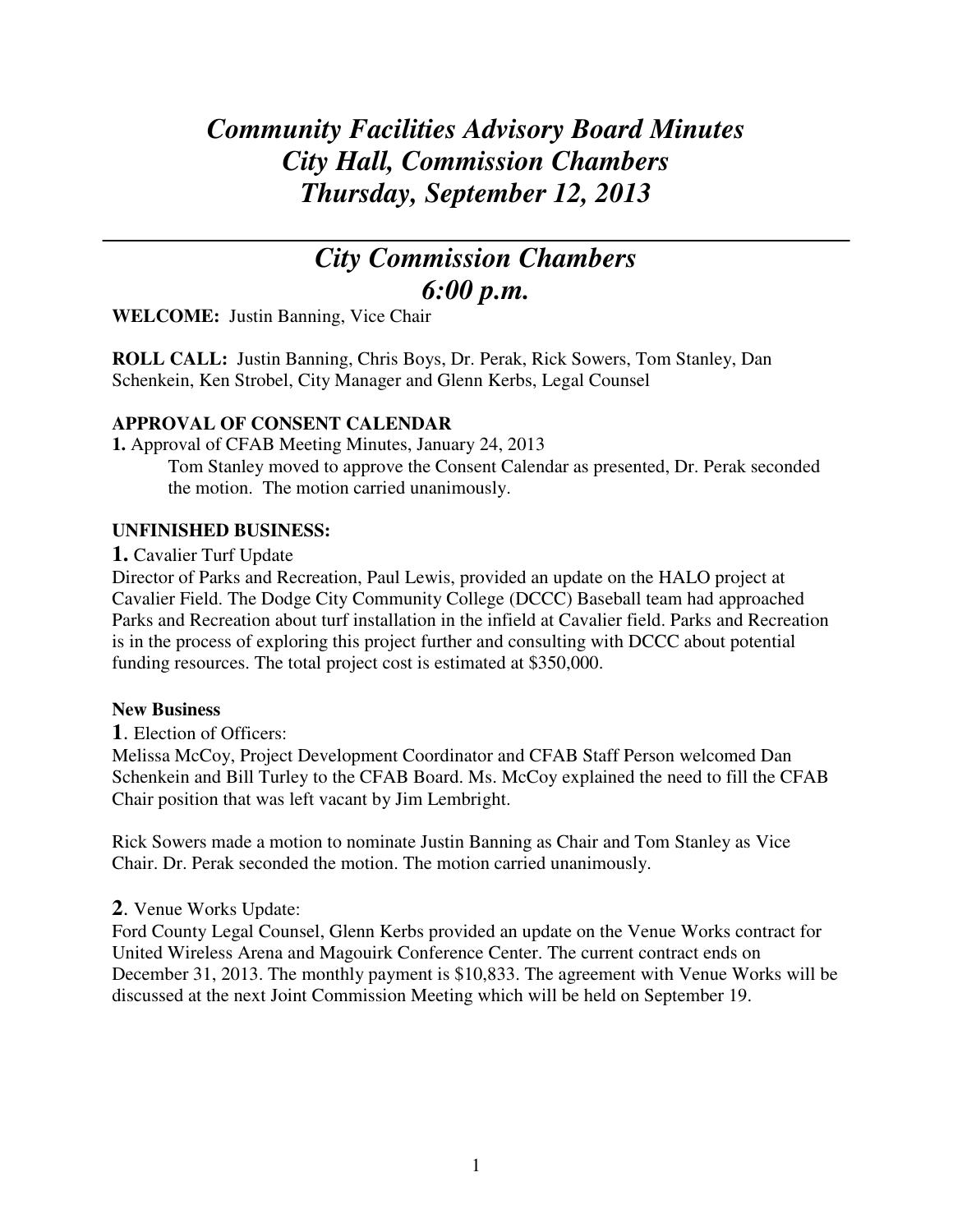**3**. Resolutions from the City Commission:

City of Dodge City Manager, Ken Strobel reported on City Resolution 2013-27 and City Resolution 2013-28 that were approved by the City Commission at the Joint Commission meeting that was held on August 22, 2013. Mr. Strobel explained how both of the projects qualify under the stipulations of the Inter-local Agreement. He also explained that the CFAB Board is called upon to look at various aspects of both projects and make recommendations to the Joint Commissions based on their findings.

#### **A**. Santa Fe Depot:

Melissa McCoy, Project Development Coordinator gave an update on the Santa Fe Depot. She explained that the Depot qualified as a "Why Not Dodge" related project in accordance with the Inter-local Agreement. She provided information on the recent and current projects including the funding resources that have been obtained. Ms. McCoy concluded by stating that the City is in a process of evaluating construction costs as well as securing tenants for the underused portions of the building that will be used for office space. Once this information has been obtained a formal presentation will be made to the CFAB Board for their consideration of the Santa Fe Depot as a "Why Not Dodge" Project.

#### **B**. Aquatics Facility

1. Waters Edge Presentation:

Paul Lewis, Director of Parks and Recreation explained that there has been interest in an Aquatics Facility in Dodge City since 2001 and that the project has been a top priority for the Aquatics Task Force for the past 12 years ago. Mr. Lewis introduced Debbie Snapp, Chair of the Aquatics Task Force. Debbie shared that facility would serve the community as well as be a draw for visitors. She added that a recent survey reflected the features that the general public was most interested in which included a lazy river, slides and the possibility of a 50 meter pool for competitive sports.

Next, Mr. Dave Schwartz of Water's Edge presented the Dodge City Water Park Presentation and provided visuals of the proposed facility. Mr.Schwartz commented that his firm had designed the facility at Derby among other popular aquatic parks in Kansas. Mr. Lewis added that he had the plans to the Derby facility and would send it on to the CFAB members for their review.

2. Draft Resolution:

Mr. Lewis explained that although no action would be taken at the meeting, the draft resolution was for their consideration. Some discussion took place about the proposed Aquatics facility. It was determined that CFAB would meet in 3 to 4 weeks to review additional information including costs. At that meeting, if the board felt as though they had enough information, action could be taken at that meeting.

#### **4.** Soccer Complex Update:

Director of Parks and Recreation, Paul Lewis provided an update on the Soccer Complex. He explained that Parks and Rec has decided not pursue the installation of artificial turf at this time. Mr. Lewis also shared that the purposed improvements include additional fencing that would be included in the 2014 budge for CFAB's consideration.

**5**. Approve Form for 2014 Organizational Funding Application:

Project Development Coordinator, Melissa McCoy reviewed the 2014 Organizational Funding Application. After some discussion a modification was made to the Certification portion of the